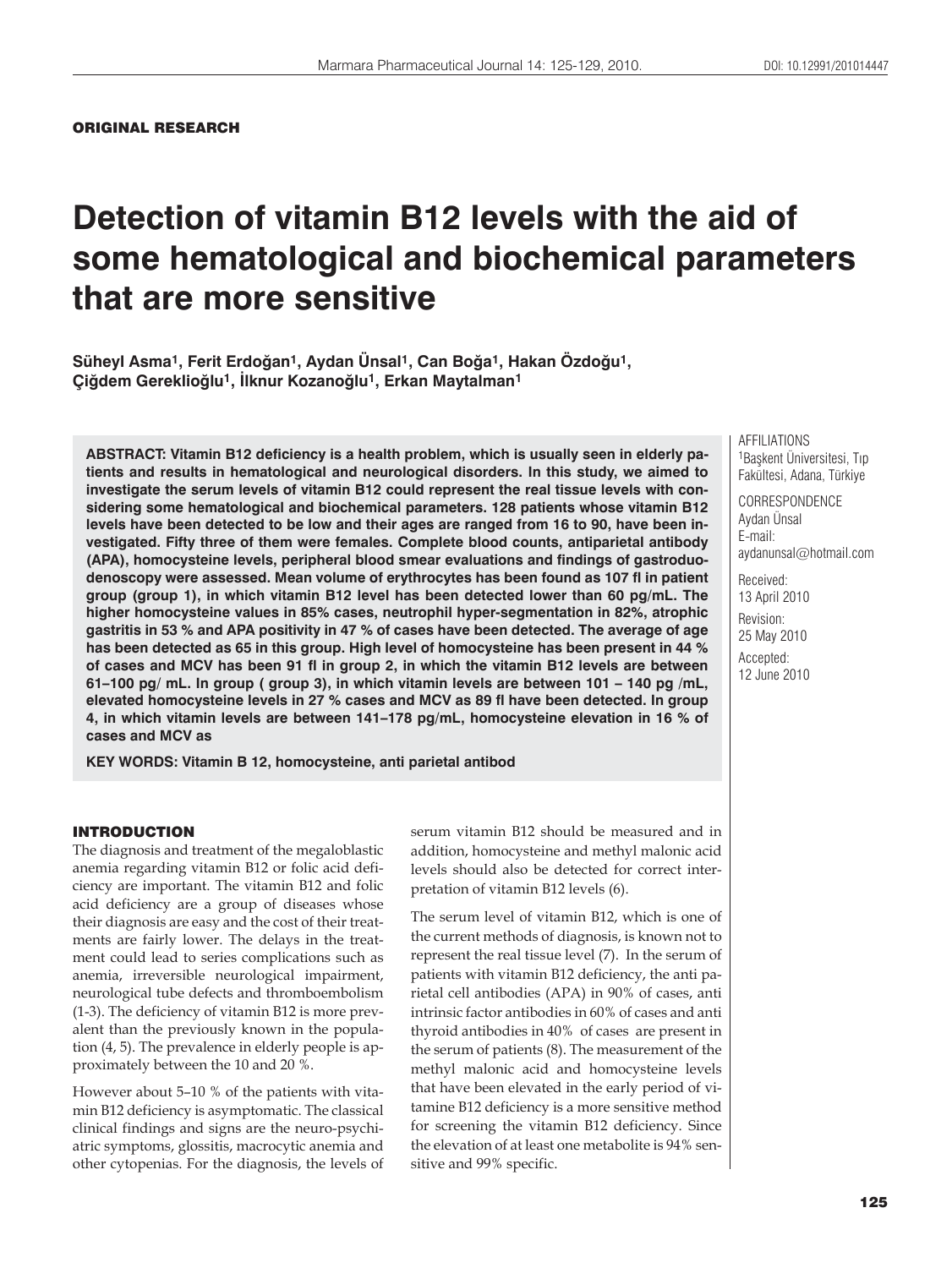Schilling test which has been utilized for the detection of pernicious anemia has usually been replaced with the serological detection of antibodies to intrinsic factor and parietal cells (9).

Many unnecessary treatments and interventions might be performed in patients without clinical signs of findings when their serum levels of vitamin B12 have been found to be lower in the clinics. In the present study, we aimed to find the more significant vitamin B12 levels with hematological and biochemical tests in terms of detecting the deficiencies in the cases whose serum vitamin B12 levels are measured lower than reference values.

### MATERIALS AND METHODS

#### *Selection of the cases and design of the study*

Of the patients that have been applied to our center for anemia between April 2005 and November 2007 or are referred to hematology consultation for having lower vitamin B12 levels, a total of one hundred fifty eight cases whose ages are between 16 and 90 and fifty three of those are female; have been retrieved retrospectively for the information regarding headings of diagnosis/referring diagnosis, cause of application, physical examination findings, assessment/plan laboratory data, anti parietal antibodies result, radiology/endoscopy/ pathology, consultation, etiology, treatments and advises heading from computer software (Avicenna HBSY, Ankara, Turkey) for the nutritional anemias. The patients with the combined iron deficiency, folic acid deficiencies or thalessemia carriers have been excluded from the study.

Patients have been categorized into four groups based on their vitamin B12 levels. The 34 patients whose vitamin B12 levels are lower than  $\leq 60$  pg/mL, their ages ranged from 32 to 90 and 13 of them are females constituted the group 1 one; the 32 patients, whose vitamin B12 levels are between 61 and 100 pg /mL, their ages ranged from 19 to 87 and 14 of them are females constituted the group 2, 29 patients one, whose vitamin B12 levels are between 101 and 140 pg/mL, their ages ranged from 21 to 88 and 12 of them are females constituted the group 3, 28 patients, whose vitamin B12 levels are higher than 141 to 178 pg/ mL, their ages ranged from 16 to 62 and 14 of them are females constituted the group 4. A total of 128 patients have been included into study. Demographic information and clinical findings of the patients have been recorded.

#### *Laboratory tests*

The complete blood count, thyroid function tests, folic acid and homocysteine levels and the peripheral blood smear evaluations have been assessed in the venous samples of the peripheral blood that have been drawn from the fasting patients. The preparations have been used to detect the auto-anti bodies against to parietal cells commercially (Euroimmun, AG, Germany). They have been incubated with 1/10 patient serum for initial dilution. Then they have been incubated with IgG – FITC and the parietal antibodies have been detected with immune fluorescent microscope (Euro star, Euroimmune, AG, Germany). The reference range has been detected as the 179 – 883 pg/mL, with the chemiluminescent microparticle immune assay (Abbott Laboratories, Abbott Park, IL, USA) in the Arcitect device. The homocysteine levels have been measured in the AXYM device (Abbott park, IL, USA) with the fluorescence polarization immune assay method and reference range has been taken as 5.9 – 16 μmol/L in males, 3.36–20.44 μmol/ L in females. The blood counts have been analyzed with the Cell Dyn 37000 automatic blood count analyzer (Abbott park, IL, USA) . Thyroid function tests have been measured with Chemiluminescent Microparticle Immunoassay in the Arcitect device (Abbott Park, IL, USA). The patients with combined folic acid and Vitamin B12 deficiencies have been excluded from the study.

The helicobacter pylori positivity, has been shown either with the fast urease test (Pronto Dry, Medical Instr, Solothurn, Switzerland) or the histopathological assessment in the patients who underwent endoscopy. The quality control measurements have been performed with Biorad External Quality Assay System 3517 in the laboratory.

The data that were gathered have been transferred to SPSS 11.01 (15th November 2001) statistical software package and analyzed with one way ANOVA and Pearson Chi square. P values that are less than 0 .05 were considered as statistically significant.

#### RESULTS

The correlations between the vitamin B12 levels and the age, hemoglobuline, homocysteine, APA, hyper segmentation finding in peripheral blood smear, MCV, thyroid function tests and patients with clinically diagnosed neurological problems have been depicted in table 1. The age, MCV, hemoglobine, homocysteine, hypersegmentation in neutrophils, atrophic gastritis, positivity of helicobacter pylori, APA positivity and neurological problems are obviously higher in the group 1, in which the vitamin B12 level has been detected lower than the 60/pg/mL. This group has been found as the eldest group with the mean age of 65.1±14.8. When The group 1 has been compared individually to other groups, the age, hemoglobin value, MCV, level of homocysteine, APA positivity, hypersegmentation, gastric atrophy and neurological problems have been significantly different in statistical analysis (p<0.05). There have been no statistically significant differences of thyroid function tests and helicobacter pylori positivity status between group 1 and other study groups (p >0. 05).

#### **DISCUSSION**

The diagnosis of vitamin B12 deficiency has been typically based on the measurements of serum levels of vitamin B12. The measurements of the methyl malonic acid and homocysteine levels that elevate in early periods of vitamin B12 deficiency have been reported as the more accurate methods for screening the vitamin B12 deficiency.

Schilling test which has been used for detecting the pernicious anemia, has been largely replaced with the serological detections of antibodies against parietal cells and intrinsic factor (10). It has been reported that the measurements are more specific if the vitamin B12 levels that are lower than 100 pg/mL, in contrast to measurements are less specific in the vitamin B12 levels that are between 100–400 pg/mL (10,11). In the elevations in the levels of methyl malonic acid and homocysteine levels have been detected in 98.4 percent and in 95.9 percent of patients respectively, in a study group of 406 patients with vitamin B12 deficiency. It has been interpreted that the obvious deficiency of vitamin B12 could be ruled out clinically in patients with normal levels of homocysteine and methyl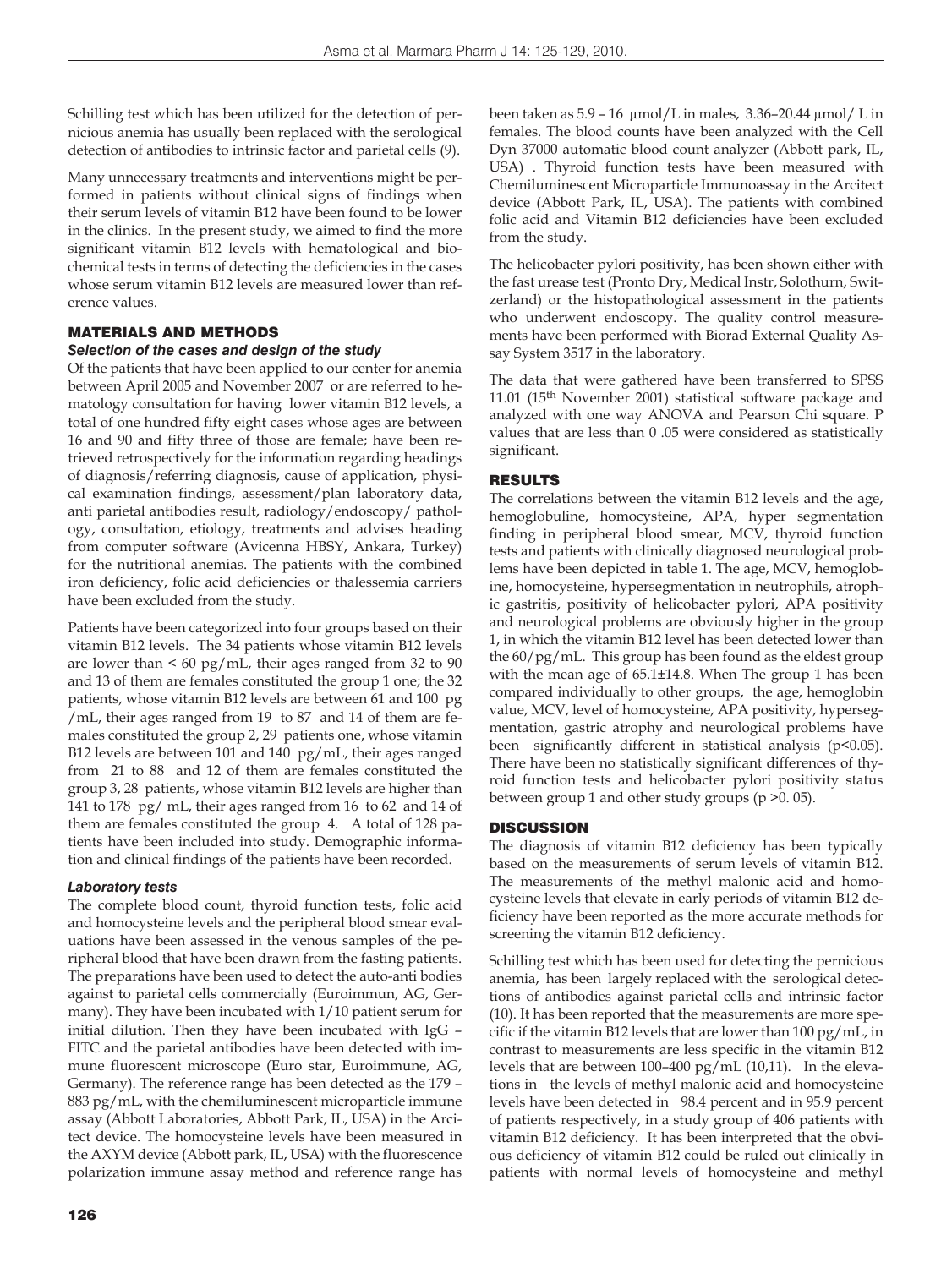|                             | Group1<br>(n:34)  | Group2<br>(n:32) | Group3<br>(n:29) | Group4<br>$(n=28)$ | p       |
|-----------------------------|-------------------|------------------|------------------|--------------------|---------|
| age, year savg $\pm$ SD     | $65.1 \pm 14.8$   | $61.5 \pm 18.1$  | $48.4 \pm 15.2$  | $40 \pm 13.1$      | < 0.001 |
| Hb, $gr/dl$ , $avg \pm SD$  | $8.9 \pm 2.9$     | $13.0 \pm 1.6$   | $13.3 \pm 1.4$   | $12.9 + 2.5$       | < 0.001 |
| MCV, fL, $avg \pm SD$       | $107.8 \pm 12.39$ | $91.4 \pm 9.7$   | $89.1 \pm 5.9$   | $86.8 \pm 3.5$     | < 0.001 |
| $Hom. > 16,$ umol/L         | 85(29)            | 44(14)           | 27(8)            | 18(5)              | < 0.001 |
| APA $(+)$ , % $(n)$ % $(n)$ | 47(16)            | 34(11)           | 24(7)            | 3(1)               | 0.002   |
| HS, %(n)                    | 82(28)            | 41(13)           | 24(7)            | 3(1)               | < 0.001 |
| Ferritin, $avg \pm SD$      | $143 \pm 153$     | $55 + 32$        | $65 \pm 28.21$   | $48 + 6.8$         | < 0.001 |
| Abnormal TFT,%(n)           | 18(6)             | 12(4)            | 7(2)             | 7(2)               | 0.121   |
| G. atrophy, %(n)            | 53(18)            | 25(8)            | 24(7)            | 3(1)               | < 0.001 |
| H. $pylori(+)$ , % $(n)$    | 41(14)            | 40(13)           | 45(13)           | 43(12)             | 0.834   |
| NP% (n)                     | 56(19)            | 25(8)            | 10(3)            | 7(2)               | < 0.001 |

Avg: average, SD: standart deviation, Hb: hemoglobin, MCV: mean erythrocyte volume, Hom: Homocysteine, APA: anti parietal antibody, HS: hypers egmentation, TFT: thyroid function tests, G. Atrophy : gastric atrophy, NP: neurological problems Group 1; B12 60 – 100 pg/mL, Group 2; B12 101–140 pg/mL, Group 3; B12 101- 140 pg/mL, Group 4; B12 141-178

malonic acid, since the normal values have been found in only one case. In the same study it has been detected that 28% of patients have normal hematocrite values and MCV has been found normal in 17% of the cases (12). Therefore it has been advised that the methyl malonic acid and the homocysteine levels should be utilized to diagnose the vitamin B12 deficiency in patients with low or below normal vitamin B12 levels or in the patients with neurological complaints .The elevation of at least one metabolite is 94 % sensitive and 99 % specific (13).

The observations that have been obtained in the current study have showed that the vitamin B12 deficiency is more specific clinically for the cases whose measurements of vitamin B12 levels are lower than 60 pg/mL. The diagnosis of the real vitamin B12 deficiency should be carefully evaluated in the cases with higher levels. In a study which has been conducted in 1992, the patients with lower levels of vitamin B12 but also with normal metabolites have been reported not to respond clinically to the treatment with vitamin B12 (14). In this study it has been shown that low levels of vitamin B12 rarely could be consistent with real vitamin B 12 deficiencies. The measurement of metabolites could be useful in distinguishing the vitamin B12 and folate deficiencies. Whereas the homocysteine levels are increased in folate deficiencies, methyl malonic acid levels are not increased. The hematological disorders of folate in vitamine B12 deficiencies are being corrected with a different way which is independent from vitamin B12. The damage which is dependent on either undiagnosed or untreated vitamin B12 deficiencies, may progress in such cases (15).

The positivity of antibodies that are against to parietal cells is present in more than 90% of patients. The specificity is not favorable since it may be positive in even healthy persons. In addition, the positivity of the antibodies that are against to intrinsic factor in 70% of patients and against to thyroid gland in about 40% of patients could be seen (16).

The vitamine B12 deficiencies usually are related to three essential causes that are sourced from malabsorption, eating disorders and gastric or intestinal origin (17). The hypochlorhydria which is resulted from atrophic gastritis is the most important cause of develeopment of vitamin B12 deficiency in elderly people (18). In a study which has been performed it has been found that vitamin B12 deficiencies are related to malabsorption in 53%, pernicious anemia in 33 % and diet in 2 % of elderly patients with vitamin B12 deficiencies, and the cause of vitamin B12 deficiency could not be identified in 11% of cases (19). The incidence of Helicobacter pylori is higher in elderly patients and it may result in atrophic gastritis. Therefore, it results in decreased acid secretion and leads to vitamin B12 malabsorption (4).

The helicobacter pylori have been detected as 56 % of patients in a study which has been performed in the patients with vitamin B12 deficiency, (20). It has been detected that the serum levels of vitamin B12 have been elevated in 40 % of patients after the eradication of helicobacter pylori. In addition to the elevations of serum level of vitamin B12 (146–271 pg/ml), it has been detected that the levels of homocysteine have been decreased from average 41 μmol/L to average 13 μmol/L after the treatments against to helicobacter pylori (21).

In our study , it has been detected that of all the patients whose vitamin B12 levels are lower or equal than 60 pg/ml , the etiology is related to pernicious anemia in 47%, the rate of atrophic gastritis is 52% , the infection of helicobacter pylori is positive in 4 1 % of cases. Anti thyroid antibodies have been found positive in 17% of the patients in group 1. In the studies that have been done, it has been recommended that the more sensitive parameters such as the levels of methyl malonic acid and homocysteine should be utilized rather than grounding solely on the serum level of vitamin B12 in the diagnosis of vitamin B12 deficiencies (11, 12, 13). The elderly patients whose vitamin B12 levels are lower than 200 pg/ml, can apply with neuropsychiatric disorders without hematological changes (22, 23). In our study it has been observed that neurological problems are more common in cases whose vitamin B12 levels are lower than 60 pg/ml.

Among the most important findings of vitamin B12 deficiency are the morphological changes that occur in blood and bone marrow. The megaloblastic anemia is resulted from disruption of DNA synthesis. The morphological changes are observed as the macrocytosis (MCV>110 fl) in erythrocytosis and hyper-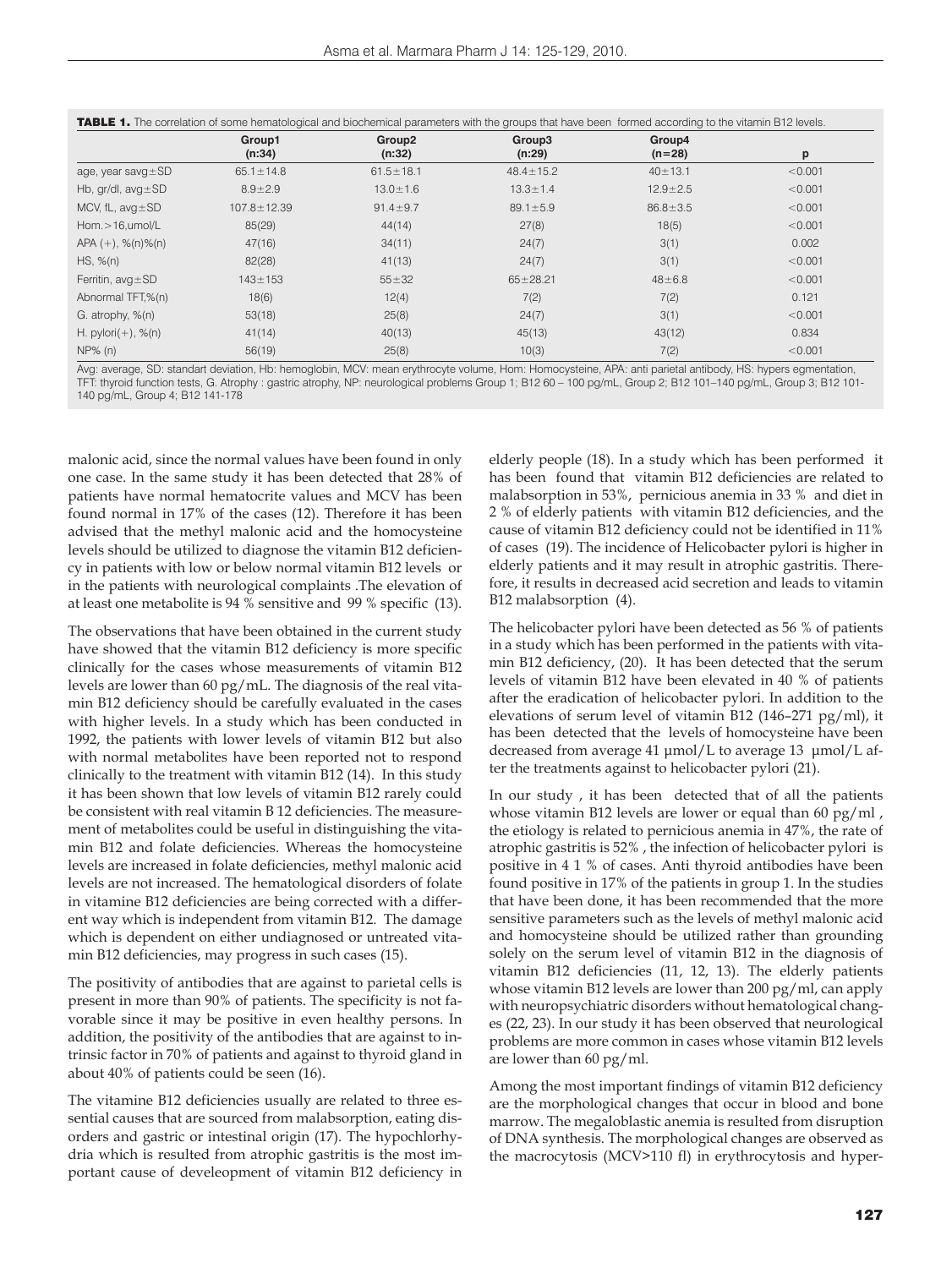## **Vitamin b12 eksikliği yönünden daha duyarlı vitamin b12 düzeylerinin, bazı hematolojik ve biyokimyasal parametrelerin yardımı ile belirlenmesi**

**ÖZET: Vitamin B12 eksikliği genellikle yaşlı hastalarda karşılaşılan, hematolojik ve nörolojik rahatsızlara sebep olan önemli bir sağlık sorunudur. Bazı hastalarda serum vitamin B12 düzeylerinin gerçek düzeyi tam olarak yansıtmadığı düşünülmektedir. Bu çalışmamızda vitamin B12 serum düzeylerinin, bazı hematolojik ve biyokimyasal parametreleri dikkate alarak, hangi düzeylerin gerçek doku düzeylerini yansıtabileceğini amaçladık. Gereç ve Yöntem: Vitamin B12 düzeyi düşük saptanan yaşları 16 ile 90 arasında, 91'i kadın 138 hasta incelendi. Hastaların tam kan sayımı, anti parietal antikor (APA), folik asit, homosistein ve periferik yayma değerlendirmesi ile gastroduodenoskopi bulguları değerlendirildi. Bulgular: Vitamin B12 düzeyi 60 pg/mL'ın altında saptanan hasta grubunda (Grup 1), ortalama alyuvar hacmi (OEH) 105 Fl olarak bulundu. Yüksek homosistein değerleri homosistein % 87 olguda, nötrofillerde hipersegmentasyon % 80, atrofik gastrit % 52 ve APA pozitifliği % 45 oranında saptandı. Bu gruptaki hastaların yaş ortalamaları 65.1 olarak belirlendi. Vitamin B12 seviyesi 61-100 pg/mL olan grupta (Grup 2) homosistein yüksekliği % 45, OEH 79Fl olduğu tespit edildi. Vitamin düzeyleri 101-140 pg/mL'ın arasındaki grupta ise (Grup 3) homosistein yüksekliği % 21, OEH 80 ve 141-178 pg/mL arasında olan grupta ise (Grup 4) homosistein yüksekliği % 16 ve OEH 76 olduğu belirlendi. Grup 1 dışındaki gruplarda homosistein, APA pozitifliği, OEH ve hipersegmentasyon değerlerinin anlamlı şekilde azaldığı belirlendi. Sonuç: Bu çalışma sonucunda referans değerlerinin altındaki serum vitamin B12 düzeyinin gerçek doku düzeyini yansıtmayabileceği, vitamin B12 düzeyi 60 pg/mL ve altındaki değerlerin daha özgül olduğu saptandı.**

**ANAHTAR KELİMELER: Vitamin B 12, homosistein,antiparietal antikor**

segmentation in neutrophils. The increases in the volume of erythrocytes may be obscured with accompanying iron deficiencies or thalassemia carrier status. Therefore the mean cell hemoglobulin (MCV) levels may be normal in the one third of the patients with vitamin B12 deficiency. It has been detected that hematocrite levels fell below the 25 % of its value in only 20 % of cases in a study which evaluated the patients that respond clinically to the treatment of vitamin B12 treatment (15). In our study, it has been observed that the average MCV is 108 fl in the group whose vitamin B12 deficiency  $\leq 60$  pg/ml, whereas MCH levels are within normal limits in other groups. While the neutrophil hyper–segmentation in real vitamin B12 deficiency is being encountered with a rate of 82 %, it is encountered with a lesser rate in the cases whose levels of vitamin B12 are higher. In addition it has been detected that the levels of hemoglobulin are significantly decreased in patients with low levels of tissue vitamin B12.

In conclusion, in our study study, it has been detected that the vitamin B12 levels that have been lower than reference values could not represent the real tissue levels and the values that have been measured either equal to or lower than the level of 60 pg/dl might be more specific than those have been measured higher in reference to the signaling clinical deficiencies.

#### REFERENCES

- 1. Carmel R, Green R, Rosenblatt DS, Watkins D. Update on Cobalamin, Folate, and Homocysteine. Hematology Am Soc Hematol Educ Program 1: 62-81, 2003.
- 2. Van Der Put NM, Steegers-Theunissen RP, Frosst P. Mutated methylene tetrahydrofolate reductase as a risk factor for spina bifida. Lancet 346:1070-1071, 1995.
- 3. Klerk M, Verhoef P, Clarke R. MTHFR 677C→T polymorphism and risk of coronary heart disease: a meta analysis. JAMA 288: 2023-2031, 2002.
- 4. Sipponen P, Laxen F, Huotari K, Harkonen M. Prevalence of low vitamin B12 and high homocysteine in serum in an elderly male population: association with atrophic gastritis and Helicobacter pylori infection. Scand J Gastroenterol 38: 1209–16, 2003.
- 5. Clarke R, Grimley EJ, Schneede J et al. Vitamin B12 and folate deficiency in later life. Age Ageing 33: 34–41, 2004.
- 6. Lechner K, Födinger M, Grisold W, et al. Vitamin B12 deficiency. New data on an old theme. Wien Klin Wochenschr. 117:579-91, 2005.
- 7. Wiersinga WJ, de Rooij SE, Huijmans JG et al. Diagnosis of vitamin B12 deficiency revised. Ned Tijdschr Geneeskd. 149:2789-94, 2005.
- 8. Antony AC. Megaloblastic anemias. Hoffman R, Benz EJ, Shattil SJ, Furie B. In: Hematology Basic Principles and Practice 3rd Ed., Churchill Livingstone Inc. Newyork, 2000, 446-484.
- 9. Hvas AM, Ellegaard J, Nexo E. Increased plasma methylmalonic acid level does not predict clinical manifestations of vitamin B12 deficiency. Arch Intern Med 161: 1534-1541, 2001.
- 10. Oh R, Brown DL. Vitamin B12 deficiency. Am Fam Physician 67: 993-994, 2003.
- 11. Snow CF. Laboratory diagnosis of vitamin B12 and folate deficiency. Arch Intern Med 159: 1289-1298, 1999.
- 12. Savage DG, Lindenbaum J, Stabler SP, Allen RH. Sensitivity of serum methylmalonic acid and total homocysteine determinations for diagnosing cobalamin and folate deficiencies. Am J Med 96: 239–246, 1994.
- 13. Hvas AM, Ellegaard J, Nexo E. Increased plasma methylmalonic acid level does not predict clinical manifestations of vitamin B12 deficiency. Arch Intern Med 161: 1534-1541, 2001.
- 14. Stabler SP, Allen RH, Savage DG, Lindenbaum J. Clinical spectrum and diagnosis of cobalamin deficiency. Blood 76: 871–881, 1990.